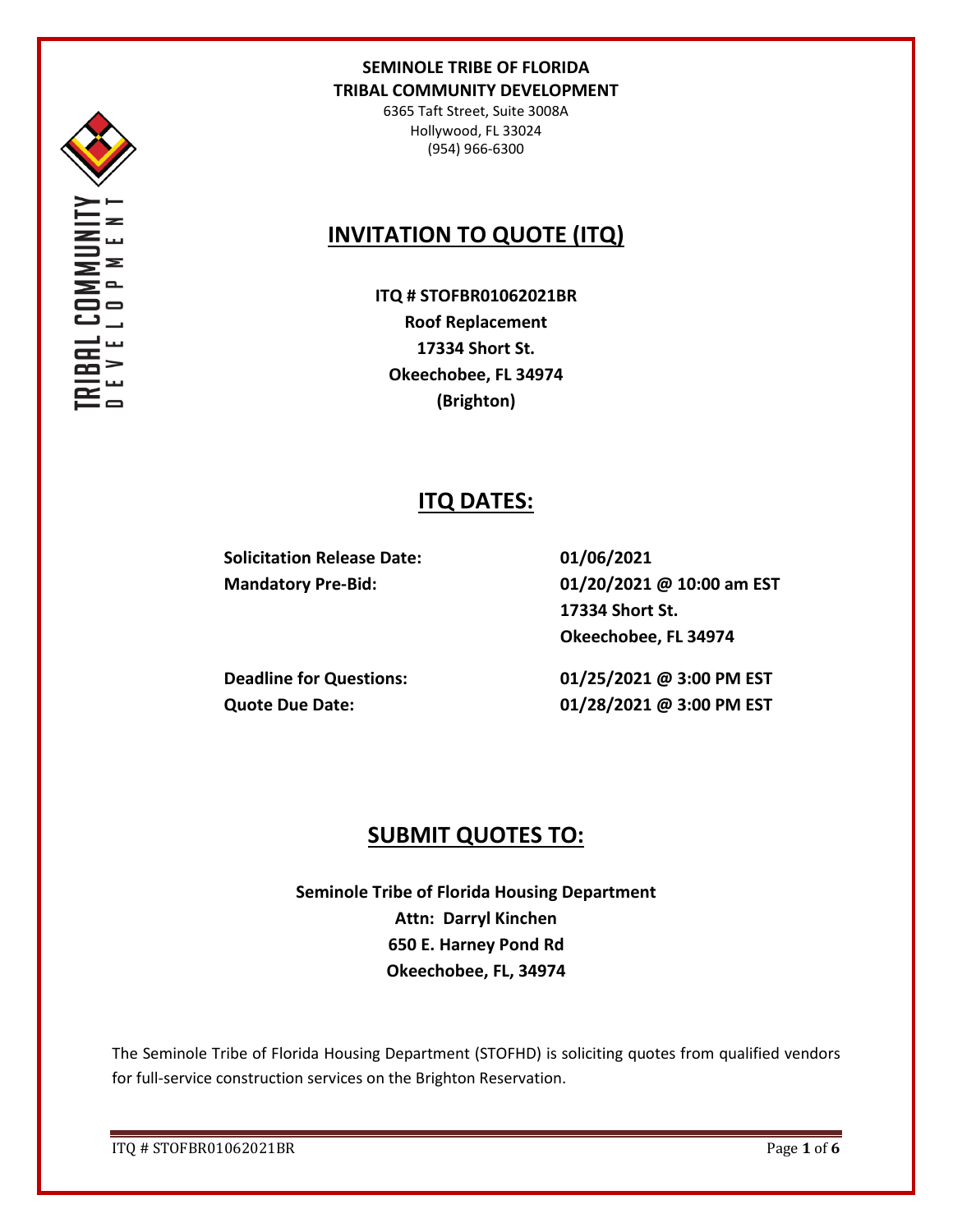6365 Taft Street, Suite 3008A Hollywood, FL 33024 (954) 966-6300

## **SECTION 1: INTRODUCTION AND INSTRUCTIONS**

#### **1.0 INTRODUCTION**

This ITQ provides prospective firms with sufficient information to enable them to prepare and submit quotes to the Seminole Tribe of Florida Housing Department (STOFHD) for The STOFHD is initiating this competitive ITQ to qualified Vendors who are in the business of providing General Contractor Services, capable of completing numerous job functions/services in a timely manner and therefore, seeks to enter into an Agreement with that Vendor.

#### **1.1 INSTRUCTIONS**

This Invitation To Quote (ITQ) contains the instructions governing the quotes to be submitted and the material to be included therein; as well as any mandatory requirements that must be met to be eligible for consideration. All requests for clarification and/or any additional questions regarding this ITQ must be submitted via email to: DarrylKinchen@semtribe.com

 Seminole Tribe of Florida Housing Department ATTN: **Darryl Kinchen**

 **650 E. Harney Pond Rd Okeechobee, FL, 34974**

A mandatory pre-bid meeting at the home is scheduled for **Wednesday, 01/20/21 at 10:00 am**

**Only those emailed or delivered quotes received in this Brighton Housing Department office on or before the Due Date and time will be eligible for consideration. Any quote received after the Due Date and time, regardless of the method of delivery, will be discarded**.

The STOFHD hereby notifies all bidders that if your quote is selected, you will be required to enter into a formal contract with the Seminole Tribe of Florida for the services you are bidding. You will also be required to meet all company vendor, insurance and certification requirements.

The STOFHD reserves the right to reject any or all quotes, to waive formalities or informalities, and to award contract, either in whole or in part. The right is also reserved to select minority vendors and/or vendors with tribal member ownership.

All quotes submitted become the property of STOFHD upon receipt. The content of all quotes shall be kept confidential until an award is made, after which such content will no longer be kept confidential, except as noted therein.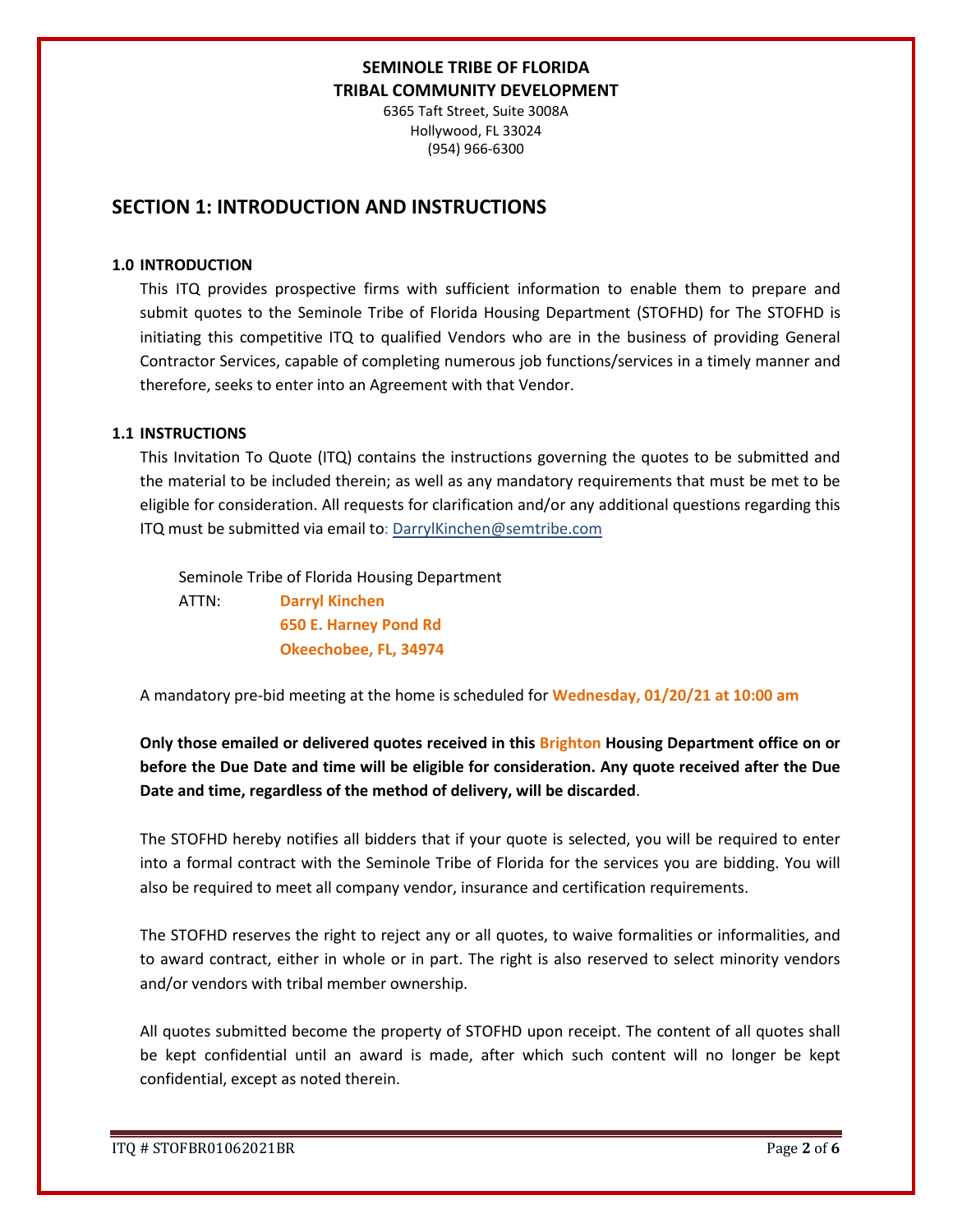6365 Taft Street, Suite 3008A Hollywood, FL 33024 (954) 966-6300

## **SECTION 2: GENERAL REQUIREMENTS**

#### **2.0 OBJECTIVE**

The objective of this ITQ is to provide sufficient information to enable qualified Respondents to submit written quotes. This ITQ is neither a contractual offer nor a commitment to purchase any products or services. All information contained in the quote must be legible. Any and all corrections and or erasures must be initialed. **Each quote shall be signed in ink by an authorized representative of the respondent**. The contents of the quote submitted by the successful respondent of the ITQ may become part of the contract awarded as a result of this solicitation.

#### **2.1 SCOPE OF WORK (SOW)**

The Scope-of-Work ("SOW") contained in the Attachments describes the services expected for a Contractor to provide the STOFHD. Respondent must ensure that all such services contained in the SOW are provided for in every particular and shall meet or exceed the level of quality, availability, features, functionality, frequency, accuracy, and performance.

The silence of specifications or requirements as to any detail contained in this document or any of the attachments or exhibits, or the apparent omission from any specifications or requirements, or a detailed description concerning any point, shall be regarded as meaning that only the best commercial practices shall prevail and that only material and workmanship of the finest quality are to be used. All interpretations of the Scope of Work shall be made on the basis of this statement.

#### **2.3 NOTIFICATION**

Each respondent submitting a quote in response to this ITQ will be notified in writing as to acceptance or rejection of their quote. Release of notification letters should be within sixty (60) days of the quote submission date. STOFHD reserves the right to delay this action if it is deemed to be in the best interests of STOFHD.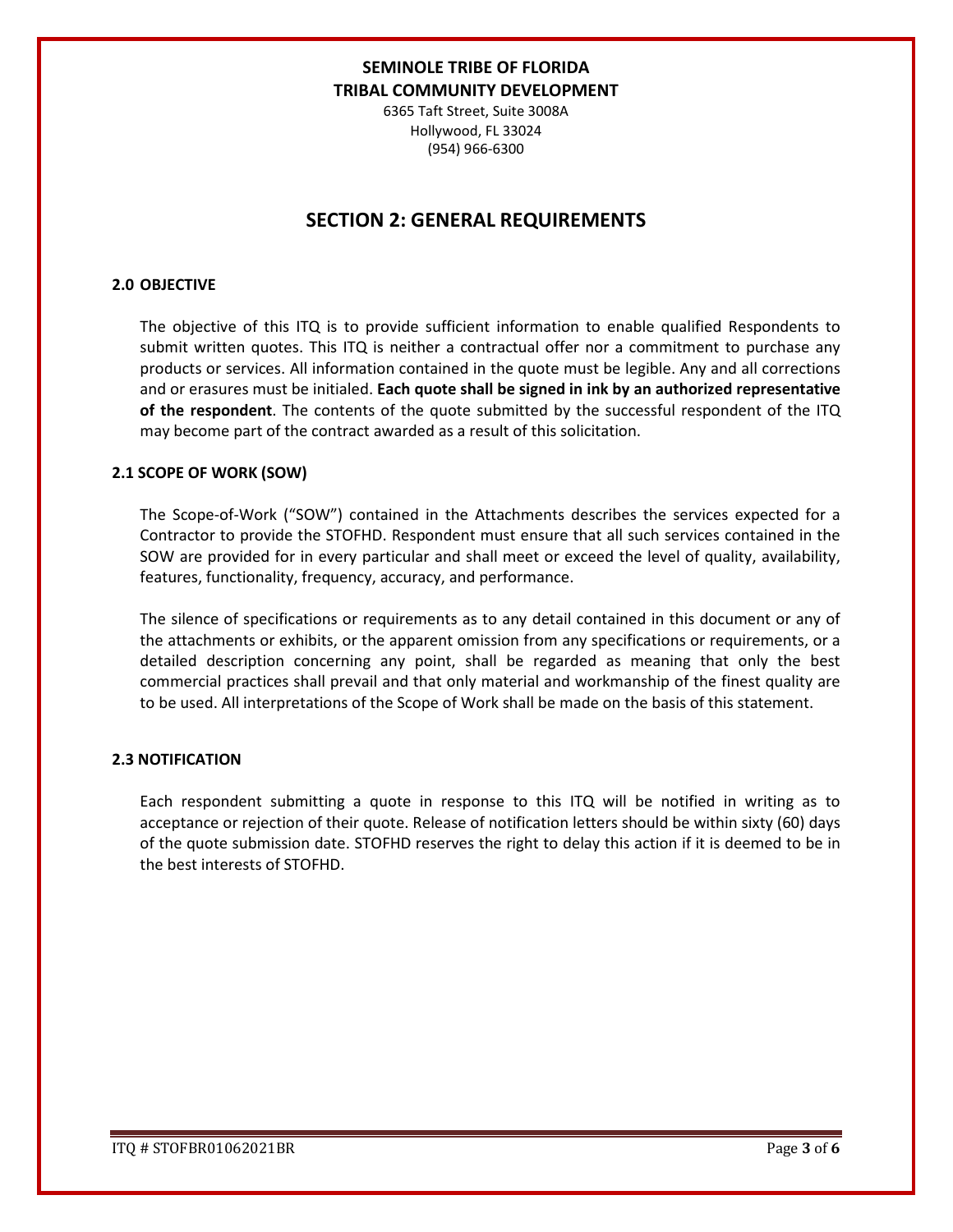6365 Taft Street, Suite 3008A Hollywood, FL 33024 (954) 966-6300

# **Housing Standardized Request for Repairs/Construction**

### **Bathroom:**

- All wood cabinets are required at all times, when like for like is stated if current cabinet is particle board, include in the bid the price to replace with all wood
- Dur-rock on walls in the shower or tub area
	- o All joints, corners and around windows must be sealed with red guard
	- o Extend the Dur-rock 2' on all sides beyond the shower or tub
- Shower floor mortar bed, no foam or any other products should be used
	- o Minimum 2-4% pre-slope
- Liner should be water tested for 24 hours
	- o Minimum 6 inches
- All floor tile should be slip/skid resistant
- Shower floor tile should be a maximum of 2x2 mesh
- Provide backing for all walls inside tub/shower area between 32" and 38"
- Faucets should be Kohler or Delta
- From shower diverter to shower head piping must be copper tubing and copper fittings o Secure the diverter and pipe fittings securely
- When tiling the walls extend 2 feet passed the shower or tub
- ADA bathroom the entire bathroom must be tile a minimum of 4 feet
- All toilets must be Kohler highline
- All exhaust must be vented through the roof or soffit
	- o The exhaust fan and light for the bathroom must be on the same switch
- All paint must be high gloss

### **Kitchen:**

- All wood cabinets are required at all times, when like for like is stated if current cabinet is particle board, include in the bid the price to replace with all wood.
- All sinks should be deep double drop in sinks
- Faucets should be Delta with a pull out spray hose
- Moisture resistant (purple) drywall
- Cabinet screws should be a minimum of  $2\frac{1}{2}$  inches
	- o Efforts should be made to find a stud
- If drywall is removed from floor to ceiling, blocking must be provided for upper and lower cabinets

All microwave and kitchen hoods must be exhausted outside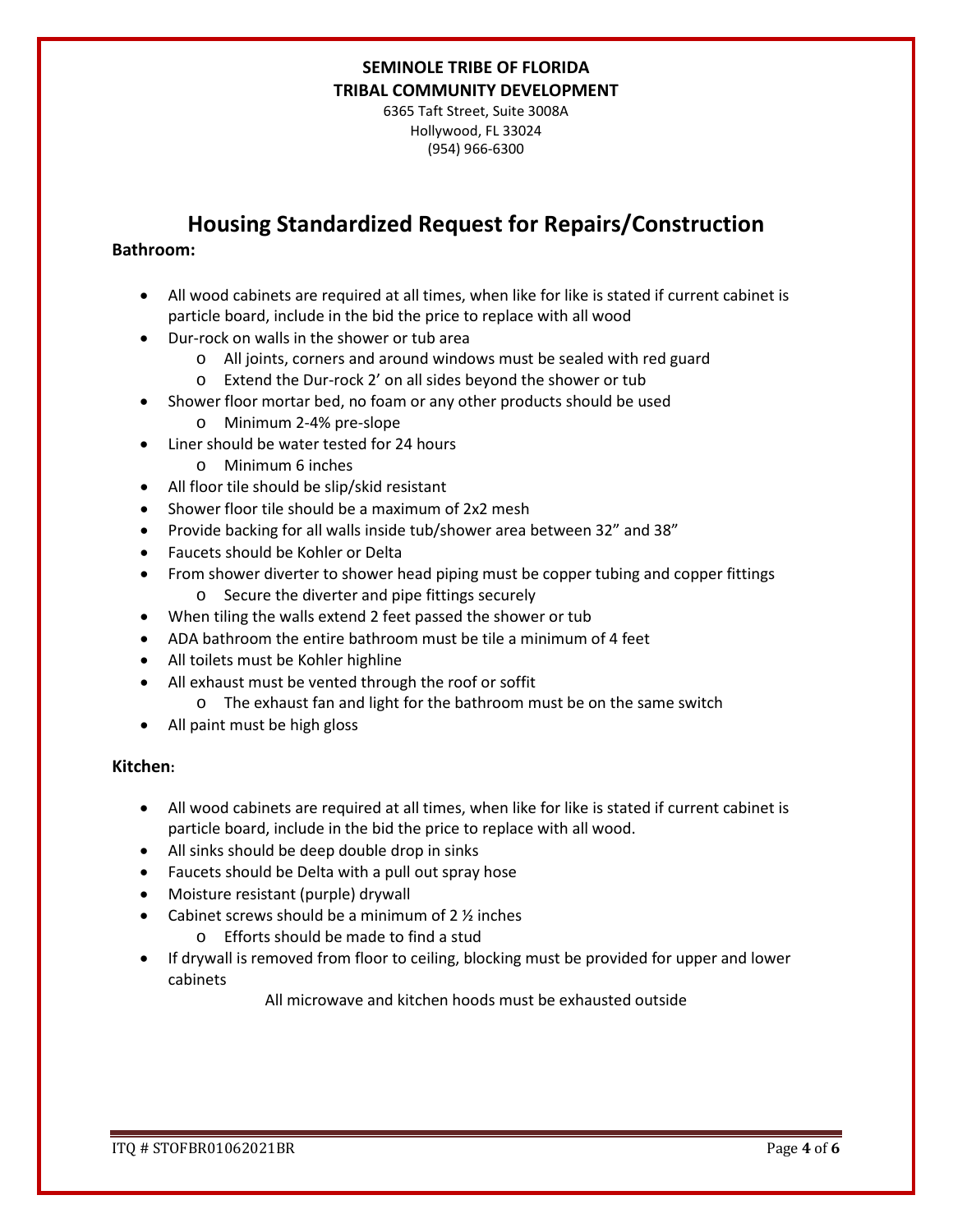6365 Taft Street, Suite 3008A Hollywood, FL 33024 (954) 966-6300

#### **Mechanical/HVAC:**

- All AC units must be installed on a metal stand with a secondary pan and connect float switch
- A primary float switch must be installed and connected
- When replacing duct work all joints and seams must be taped and mastic
- All new HVAC units must be a minimum of 16 seer
- All flexible ducts must be a minimum of R8 R-value
- All disconnects should be the pull type non-fuse
- Rheem, Goodman, Night and Day units preferred
- Caulk around all AC vents
- Keyed lockout caps must be on all units

### **Water Heaters:**

- GE brand, replaced like for like gallon size
- Drain pan required
- TRV piped to the outside
- All water heaters should have a separate shut off switch
- New code required Energy conservation code chapter 4
- Heat traps are mandatory

### **General Notes:**

- Schedules must be submitted with all bids and updated any time there is a change
- Contractors are expected to work Monday-Friday, 8:00am-5:00pm unless otherwise specified by the project manager
- When installing new drywall in bedroom, living room etc., backing must be provided for TV's being mounted on the wall
- Place a chase and an outlet at the same area where backing is located
- Seal all recess lighting, caulk the lights to the ceiling
- Caulk around all exterior lights
- All exterior light fixtures must be LED
- Any penetration that are made through the wall to the exterior must be caulked or sealed
- Any new gutters must have leaf guard
- Any roof repairs/replacement must follow Miami-Dade standards